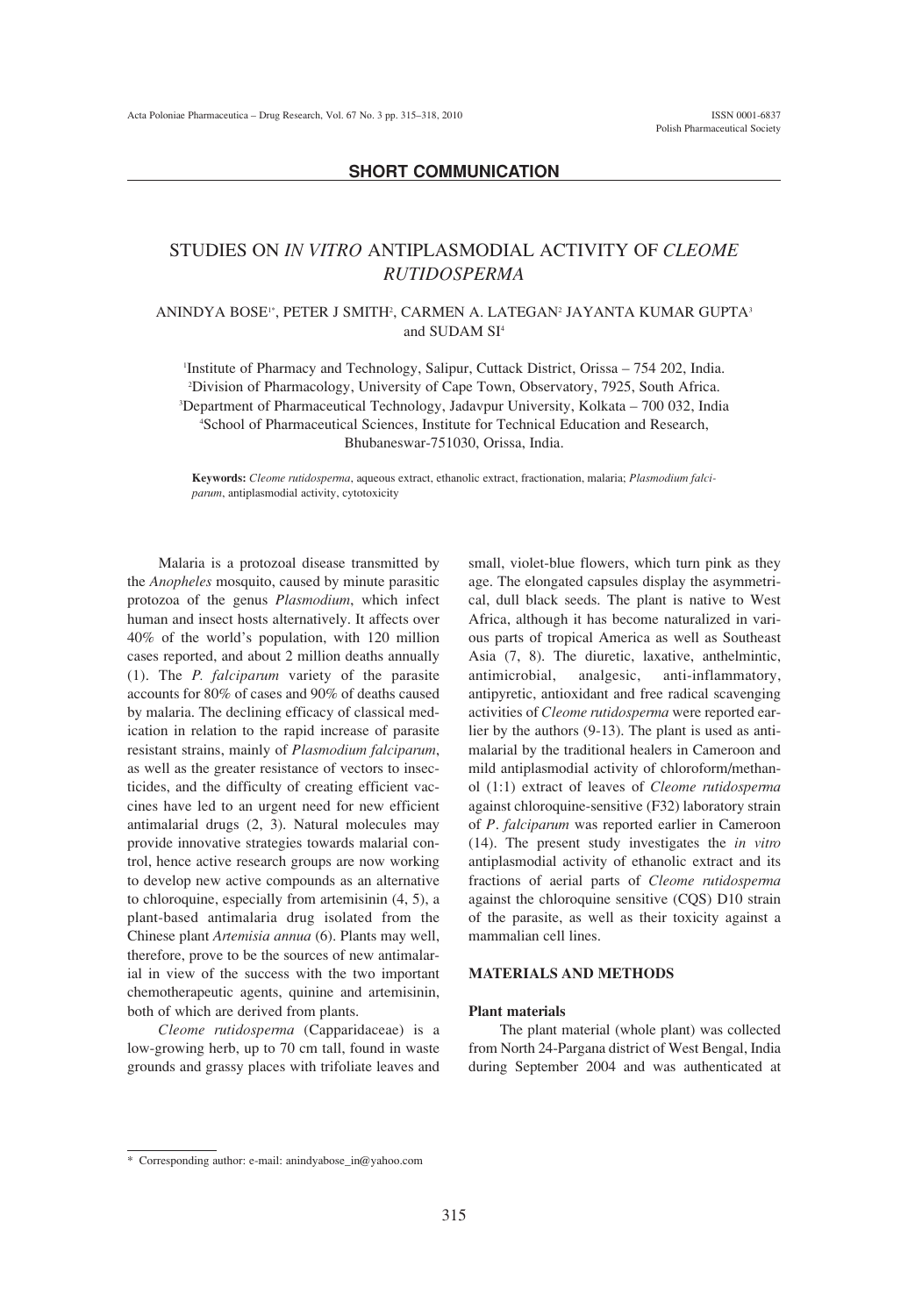Botanical Survey of India, Shibpur, Howrah, West Bengal, India. A voucher specimen (C.R.-1) has been kept in our research laboratory for future reference. The fresh aerial parts were washed under running tap water to remove adhered dirt, followed by rinsing with distilled water, shade dried and pulverized in a mechanical grinder to obtain coarse powder.

#### **Preparation of extracts**

The aerial parts were extracted with 90% ethanol using Soxhlet apparatus. The solvent was removed under reduced pressure, which gave a greenish-black colored sticky residue (yield 11.6% w/w on dried material basis). A portion of dried ethanolic extract was suspended in water and fractionated successively with petroleum ether (40- 60∞C), diethyl ether, ethyl acetate and n-butanol. All the fractions were dried by distillation under reduced pressure and kept in a desiccator until used. For preparation of aqueous extract, 50 g of powdered aerial parts were stirred in 450 mL of boiling distilled water. Boiling was allowed to continue for 5 min. The mixture was then kept aside for 30 min to allow it to infuse. It was then filtered initially with cloth filter then with filter paper, evaporated and dried under reduced pressure to yield solid residue, which was kept in a desiccator until used.

#### *In vitro* **antiplasmodial activity**

Continuous *in vitro* culture of asexual erythrocyte stages of *Plasmodium falciparum* were maintained using a modified method of Trager and Jensen (15). Quantitative assessment of antiplasmodial activity *in vitro* was determined *via* the parasite lactate dehydrogenase (pLDH) assay using a modified method described by Makler (16). The pLDH assay compares well with other available assays (17). The fractions were tested in duplicate against the chloroquine sensitive (CQS) D10 strain of the parasite. The fractions were dissolved in 10% methanol or  $10\%$  DMSO and stored at -20 $\degree$ C until use. The fractions were tested as a suspension if not properly dissolved. The highest concentration of solvent to which the parasites were exposed had no measurable effect on the parasite viability. Chloroquine (CQ) was used as the reference drug in all experiments. The starting concentration of the full dose-response experiment was 100 µg/mL, which were serially diluted 2-fold in complete medium to give 10 concentrations, with the lowest concentration being 0.195 µg/mL. CQ was tested at an initial concentration of 100 ng/mL. The same dilution technique was used for the other samples. The 50% inhibitory concentration  $(IC_{50})$  values were obtained using a non-linear dose-response curve fitting analysis *via* GraphPad Prism v.4.0 software.

#### **Cytotoxicity test on mammalian cells**

The most potent extract fraction (diethyl ether fraction) was evaluated for *in vitro* cytotoxicity against a mammalian cell-line, Chinese Hamster Ovarian (CHO) using the 3-(4,5-dimethylthiazol-2 yl)-2,5-diphenyltetrazolium bromide (MTT)-assay. The MTT-assay is used as a colorimetric assay for cellular growth and survival, and compares well with other available assays (18, 19). The tetrazolium salt MTT was used to measure both growth and chemosensitivity. The sample was dissolved in 10% methanol and tested as a suspension. The initial concentration of stock solutions was 2 mg/mL for all samples. Samples were stored at -20°C until use. The highest concentration of solvent to which the cells were exposed had no measurable effect on the cell viability. Emetine was used as the reference drug in all experiments. The initial concentration of emetine was 100 µg/mL, which was serially diluted in complete medium with 10-fold dilutions to give 6 concentrations, the lowest being 0.001 µg/mL. The same dilution technique was applied to the test compounds with an initial concentration of 100 µg/mL, to give 5 concentrations, with the lowest concentration of 0.01 µg/mL. All samples were tested in triplicate on a single occasion. The 50% inhibitory concentration  $(IC_{50})$  values for these samples were obtained from dose-response curves, using a nonlinear dose-response curve fitting analyses *via* GraphPad Prism v.4 software.

# **RESULTS AND DISCUSSION**

The  $IC_{50}$  values obtained from the tests on the CQS D10 strain of *Plasmodium falciparum* are shown in Table 1. The selectivity index (SI), defined as the ratio of cytotoxicity to antiplasmodial activity and determined by dividing the  $IC_{50}$  values for the CHO cells by the IC<sub>50</sub> value for *Plasmodium falciparum* is also shown for the most active fraction (Table 2). High selectivity (high SI values) indicates potentially safer therapy of the drugs against malaria parasite.

Evaluation of *in vitro* antiplasmodial activity of ethanolic extract of *Cleome rutidosperma* showed moderate activity against *P. falciparum* CQS D10 strain (IC<sub>50</sub> value of 34.4 µg/mL), although the aqueous extract was found to be inactive  $(IC_{50} > 100$ µg/mL). Fractionation process enhanced the activity of the initial crude ethanolic extract, whereas petroleum ether and diethyl ether fractions were found to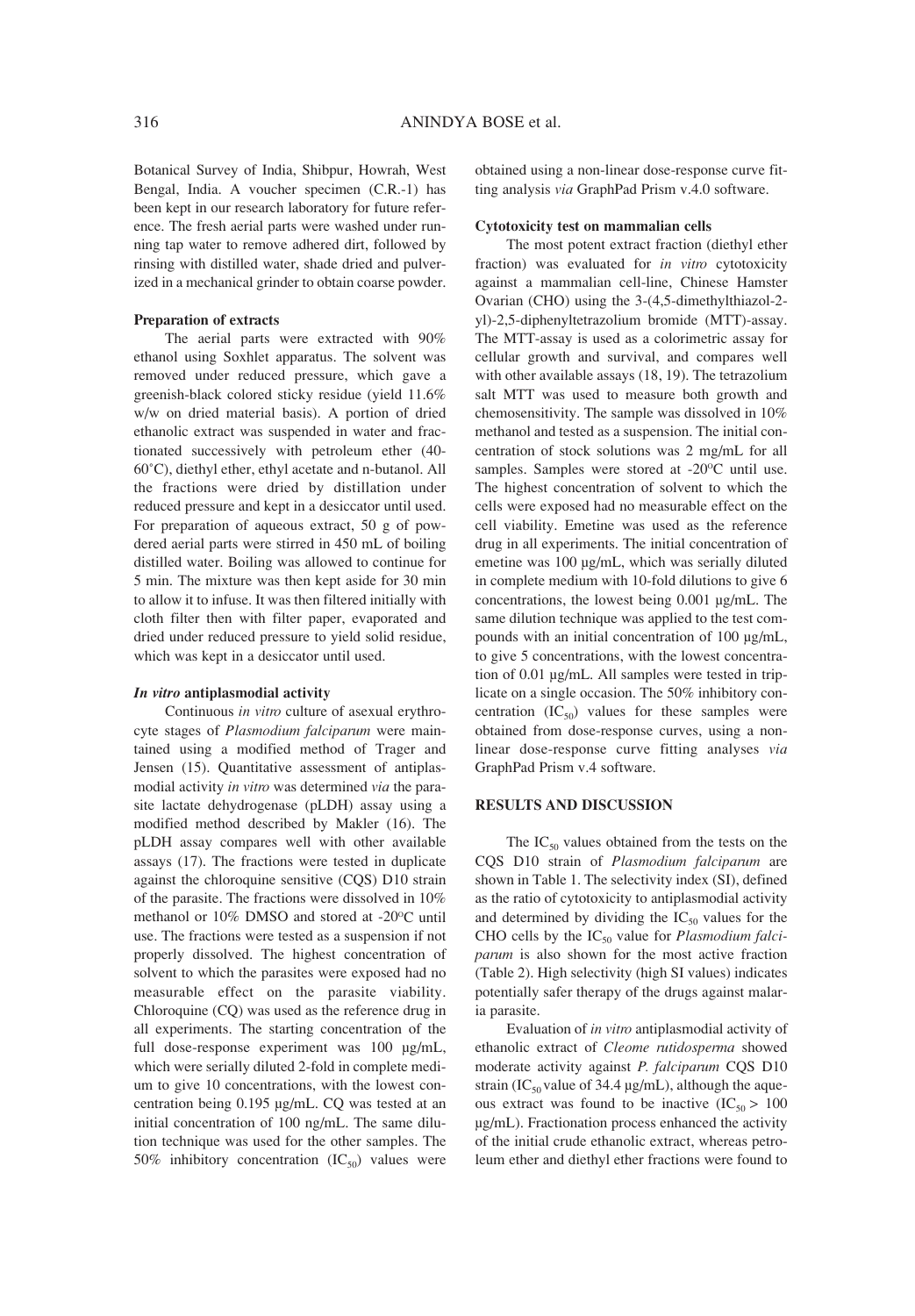| Treatment                         | $IC_{50}$             |  |
|-----------------------------------|-----------------------|--|
| Ethanolic extract $(E)^*$         | $34.4 \text{ µg/mL}$  |  |
| Petrolium ether fraction of $E^*$ | $20.0 \text{ µg/mL}$  |  |
| Diethyl ether fraction of $E^*$   | $8.1 \mu g/mL$        |  |
| Ethyl acetate fraction of $E^*$   | $54.3 \mu g/mL$       |  |
| n-Butanol fraction of E*          | $76.4 \text{ ug/mL}$  |  |
| Water extract                     | $> 100 \text{ ug/mL}$ |  |

Table 1. *In vitro* antiplasmodial activity of *Cleome rutidosperma* against *P. falciparum* CQS D10 strain.

\*Tested as a suspension. Values are the average of three replicates. n = number of data averaged.

Chloroquine  $\vert$  11.1 ng/mL (n = 3)

Table 2.  $IC_{50}$  values of diethyl fraction and emetine against CHO cell line

| Treatment                 | $IC_{50}(\mu g/mL)$ | Selectivity<br>index <sup>a</sup> |
|---------------------------|---------------------|-----------------------------------|
| Diethyl ether<br>fraction | >100                | >12.3                             |
| Emetine                   | 0.05                |                                   |

Values are the average of three replicates.

<sup>a</sup>Selectivity index (SI) = cytotoxicity  $IC_{50}$  / antiplasmodial  $IC_{50}$ 

be more active than the main ethanolic extract. As the ethanolic extract and its fractions were fairly insoluble, even in DMSO and were tested as a suspension, this might have affected the accuracy of the results and the actual  $IC_{50}$  values might be even lower. The diethyl ether fraction was found to be the most potent fraction and showed good antiplasmodial activity with  $IC_{50}$  value of 8.1 µg/mL. The fraction did not show any cytotoxicity against the CHO cellline at the concentrations tested. This indicated the activity selectivity for the tested parasite.

The presence of phytoconstituents like terpenoids or flavonoids have been previously found to be responsible for antimalarial activities in plants (20-28). The presence of these constituents in ethanolic extract and its potent fractions of *Cleome rutidosperma*, as reported earlier (13), may be responsible for the observed activities. Investigations are in progress to identify the active antimalarial compounds of *Cleome rutidosperma* by bioassay-guided fractionation.

#### **REFERENCES**

1. World Health Organization (WHO): Roll Back Malaria, Fact Sheet No. 203, WHO, Geneva 1998.

- 2. Ridley R.G.: Nature 415, 686 (2002).
- 3. Zirihi G.N., Mambu L., Guédé-Guina F., Bodo B., Grellier P.: J. Ethnopharmacol. 98, 281  $(2005)$ .
- 4. Carvalho L.H., Brandao M.G.L., Santos-Filho D., Lopes J.L.H., Krettli A.U.: Braz. J. Med. Biol. Res. 24, 1113 (1991).
- 5. Sharma P., Sharma J.D.: Indian J. Malariol. 35, 57 (1998).
- 6. Klayman D.L.: Science 228, 1049 (1985).
- 7. Widespread J.M.: Flora Malesiana: Series I 6, 61 (1972).
- 8. Waterhouse B., Mitchell A.: Northern Australia Quarantine Strategy Weeds Target List, p. 29, AQIS Miscellaneous Publication, Canberra 1998.
- 9. Bose A., Mondal S., Gupta J.K., Dash G.K., Ghosh T., Si S.: Pharmacog. Mag. 2, 178 (2006).
- 10. Bose A., Gupta J.K., Dash G.K., Ghosh T., Devbhuti D.: in Recent Progress in Medicinal Plants, vol. 15 (Natural Products), Singh V.K., Govil J.N., Ahmad K., Sharma R.K. Eds., p. 79, Studium Press LLC, Houston 2006.
- 11. Bose A., Mondal S., Gupta J.K., Ghosh T., Si S., Devbhuti D.: J. Nat. Rem. 7, 132 (2007).
- 12. Bose A., Mondal S., Gupta J.K., Ghosh T., Dash G.K., Si S.: Fitoterapia 78, 515 (2007).
- 13. Bose A., Mondal S., Gupta J.K., Ghosh T., Devbhuti D., Si S.: Oriental Pharm. Exp. Med. 8, 135 (2008).
- 14. Bidla G., Titanji V.P.K., Joko B., El-Ghazali G., Bolad A., Berzins K.: Indian J. Pharmacol. 36, 245 (2004).
- 15. Trager W., Jensen J.B.: Science 193, 673 (1976).
- 16. Makler M.T., Ries J.M., Williams J.A., Bancroft J.E., Piper R.C., Gibbins B.L., Hinrichs D.J.: Am. J. Trop. Med. Hyg. 48, 739 (1993).
- 17. Noedl H., Wongsrichanalai C., Wernsdorfer W.H.: Trends Parasitol. 19, 175 (2003).
- 18. Mosmann T.: J. Immunol. Methods 65, 55 (1983).
- 19. Rubinstein L.V., Shoemaker R.H., Paull K.D., Simon R.M., Tosini S. et al.: J. Natl. Cancer Inst. 82, 1113 (1990).
- 20. Thebtaranonth C., Thebtaranonth Y., Wanauppathamkul S., Yuthavong Y.: Phytochemistry 40, 125 (1995).
- 21. Francois G., Passreiter C.M., Woerdenbag H.J., Looveren M.V.: Planta Med. 62, 126 (1996).
- 22. Bickii J., Nijifutie N., Foyere, J.A., Basco L.K., Ringwald P.: J. Ethnopharmacol. 69, 27 (2000).
- 23. De Almeida Alves T.M., Nagem T.J., De Carvalho L.H., Krettli A.U., Zani C.L.: Planta Med. 63, 554 (1997).